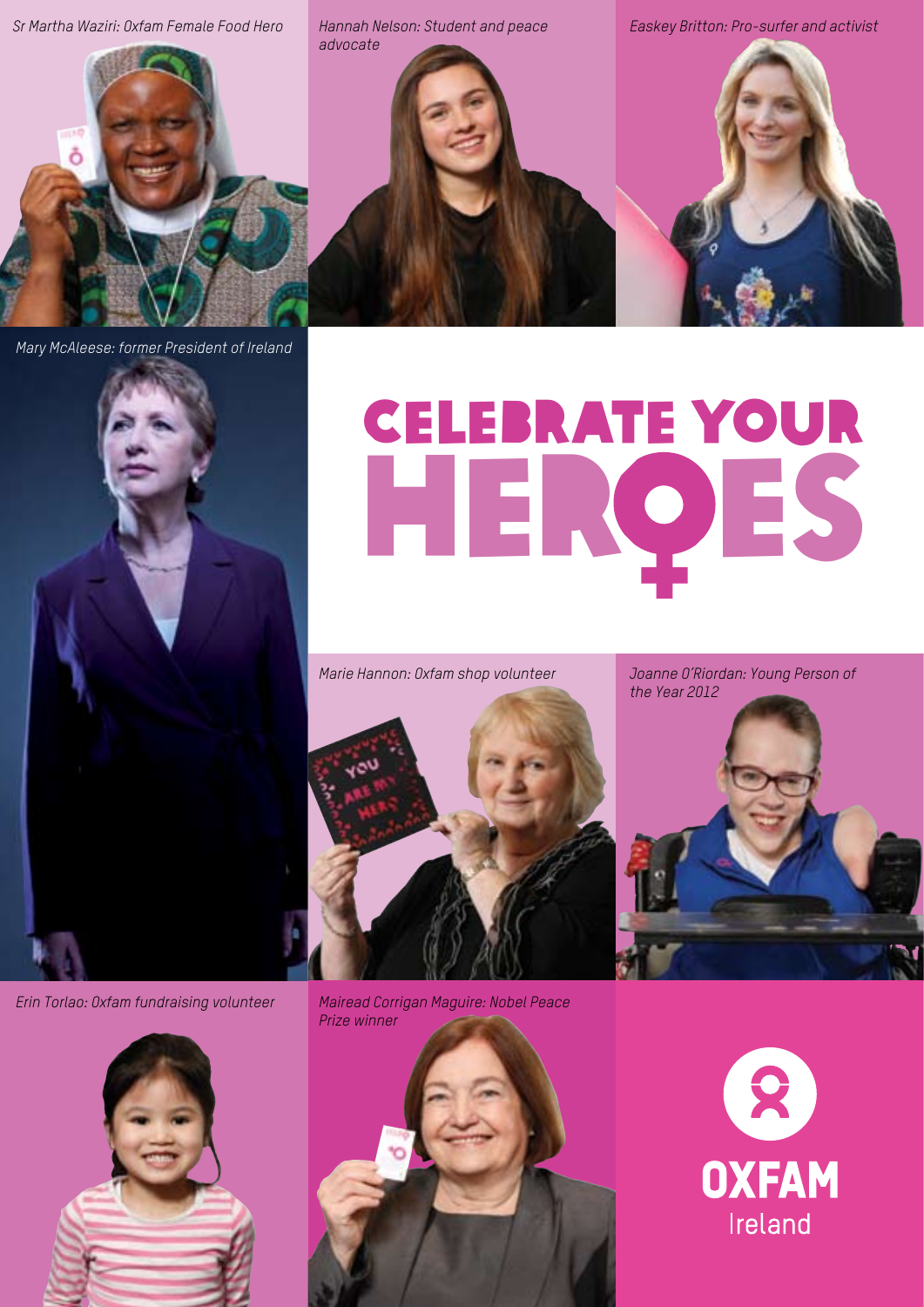*Women sing and dance on their way to work at an Oxfam rice farming project in Liberia. Along with supporting small-scale female farmers to access vital resources such as land and creating new life and livelihood opportunities for girls and women, we also tackle violence against them. Kieran Doherty/Oxfam*

# WHY WE NEED HEROES

**Female heroes are everywhere - they are our mothers, our teachers, our farmers, our engineers, our doctors and our politicians. Women across the world are creating positive change every day in their families and their communities through their ability to innovate, teach, nurture, inspire and endure. Their potential to end poverty is boundless and should be supported. At Oxfam Ireland, we believe these heroes should be celebrated. Will you join us by celebrating your hero?**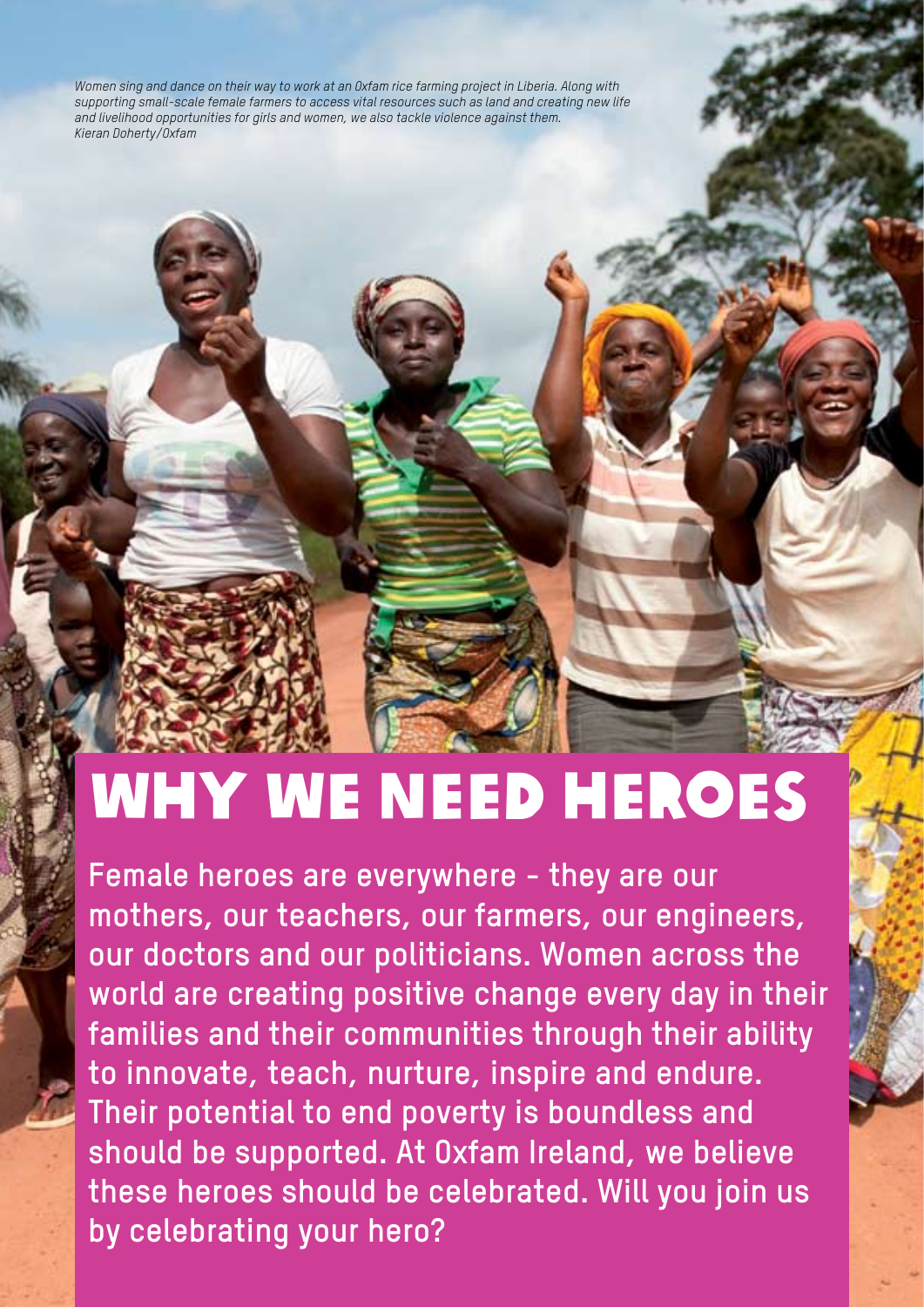### Celebrate your hero

**Every day women are creating positive, lasting changes – in their countries, their communities and their homes – in big ways and in small. Celebrate the inspirational heroes in your life:**



Host a **HEROES CELEBRATION EVENT** 

Get together with friends, family, classmates and colleagues either at home, work, school or in the community



Celebrate the inspirational heroes in your life and show your support for Oxfam's life-changing work with women worldwide



Volunteer your time to help sell Heroes pins and cards in your local community

**100% of the profits from your event or gift supports female heroes across the world – women who are changing their communities for the better day by day.**

**Learn more about the inspirational women behind our Heroes campaign at www.oxfamheroes.org**

## be a hero, Get in touch!

**oxfamheroes.org (01) 635 0406 heroes@oxfamireland.org (028) 90 89 5978**